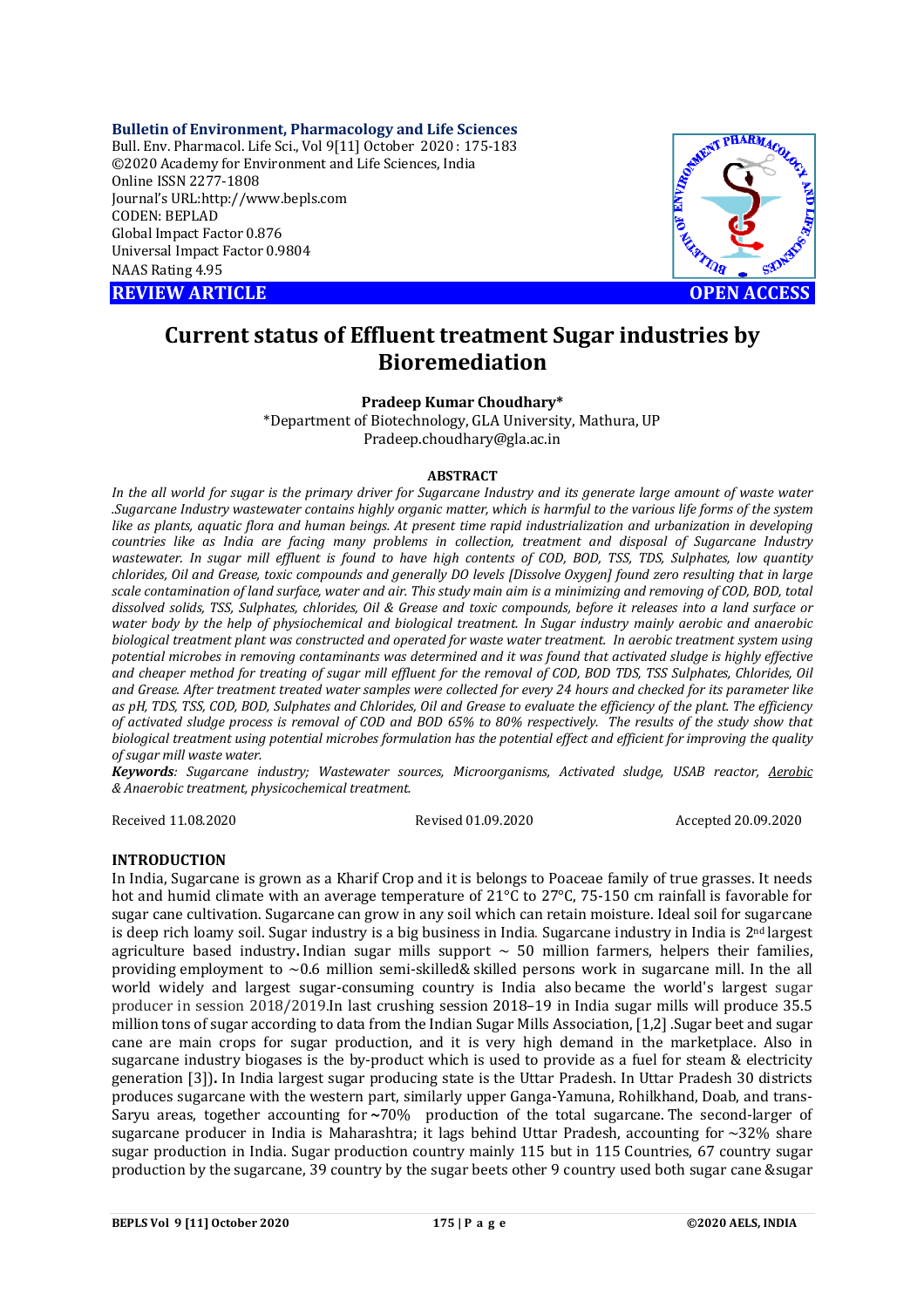beets reported that sugarcane represents 70% of global sugar production, while 30 % generated from sugar beet and cassava. [4,5]**.**

| Table 1] Top 5 Sugar producing country in Session 2016-2019 |                     |                                              |  |
|-------------------------------------------------------------|---------------------|----------------------------------------------|--|
| S.NO.                                                       | Name of the country | Production of sugar in million metric tonnes |  |
|                                                             | India               | 35.5                                         |  |
|                                                             | <b>Brazil</b>       | 29.5                                         |  |
|                                                             | Europe              | 18                                           |  |
| 4                                                           | Thailand            | 15                                           |  |
|                                                             | China               | 10.6                                         |  |

**[Table 1] Top 5 Sugar producing country in session 2018-2019**

Sugar industries require water and consequently discharge waste water. From beet, cane factories and factories refineries produce waste effluent with different high organic strengths. Effluent treatment plants are designed for local environment regulations and vary from country to country [6] Generally sugar, the main contaminant industry but effluent is not highly toxic, in this effluent mainly found cane juice, molasses it readily provides a source of soluble food which is an ideal in form of carbon sources for microbial growth. The high growth rate of microbe's in natural stream that causes depletion of oxygen. In aquatic microorganisms that required oxygen will suffer otherwise the lack of oxygen they may die [7]**.** Waste water treatment systems utilize the very same process, but under controlled conditions. For economic development in India sugarcane mills play main role. However sugar industries generated wastewater that contains maximum organic pollutant this untreated waste water bypasses that causes the ecosystem problems like as terrestrial &aquatic ecosystem [8]**.** Sugar industry is a seasonal industry and operates for about 6 months in a year, generally from month October to March. Sugarcane mills consume water about 1500 to 2000 liters, if one ton cane crushes that generate about 1,000 liters wastewater [9]**.** These effluent sources mainly floor washing wastewater, condensate water, leakage in valves and glands of the pipeline add sugarcane juice, syrup and molasses in the effluent. Sugar mills effluents characterization by high, chemical oxygen demand (COD), pH, temperature, colour, odour, Biological Oxygen Demand (BOD), Total Dissolve Solids (TDS), total suspended solids (TSS).In sugarcane effluent mainly found sucrose fructose, Chlorides, Sulphates', Oil & Grease, nutrients, etc [10,11,12,13] Sugarcane industries are mainly seasonal industry that runs generally at least November to May maximum 150 – 210 days. Sugar industry effluents generally contained considerable amount of toxic compounds such as Cu, Zn, Mn Fe, Pb and soluble salts etc. [14].

The sugar mill effluent has a generally chemical oxygen demond (COD) 1800 to 3200 mg/liters& biological oxygen demond (BOD) 750**–**1,500 mg/liters, but appears relatively clean initially. High load of BOD/COD causes rapid depletion of oxygen content of the waters, result that foul smell, renders the stream unfit for propagating aquatic life, drinking and for other purposes. Biological treatment system of sugar industry effluent generally carried out by aerobic and anaerobic process. Several advantages of anaerobic over aerobic processes, anaerobic processes are easier to control and operate, produce a lower quantity of sludge and their costs are lower. Anaerobic treatment system decompose the organic compounds in an atmosphere free of oxygen and consequently require significantly less energy as compared to aerobic treatment system.[\(www.cpcbenvis.nic.in/newsletter/agro-dec1994/dec943.htm\)](http://www.cpcbenvis.nic.in/newsletter/agro-dec1994/dec943.htm))**.**  In the sugar industry primary treatment of effluent by the help of sedimentation, flocculation, filtration, equalization [15,16]**.** And the second treatment process are the biological processsuch as activated sludge, lagoons process[17,18,19] fluidized bed reactor (FBR) ,aerated ponds,Up-flow Anaerobic Sludge Blanket expanded granular sludge blanket, [20]**.** Many sugarcane mills used both aerobic &anaerobic process for the high polluted effluent treatment [21].

Bioremediation/biotreatment methods are almost typical "end-of-pipe processes" applied to remove, degrade, or detoxify pollution in environmental media, including water, air, soil, and solid waste. .by the removal, separation, destruction and immobilization process can be considered as acting on the contaminant [22,23].

In this review, paper was also investigated the sugarcane industry effluent generation sources, effluent characterization, present research &advancements in bioremediation/biological methods(aerobic & anaerobic), physicochemical treatment process, and the areas in which future research is needs and the responsibility that after treatment effluent reuse.

### **GENERAL CHARACTERISTICS OF WASTE WATER GENERATED FROM SUGAR INDUSTRY**

Sugar industries effluents is characterization by the mainly pH, Temperature, COD, BOD, pH,TDS, totals suspended solids oil & grease, sulphates etc. These waste water characteristics parameters and its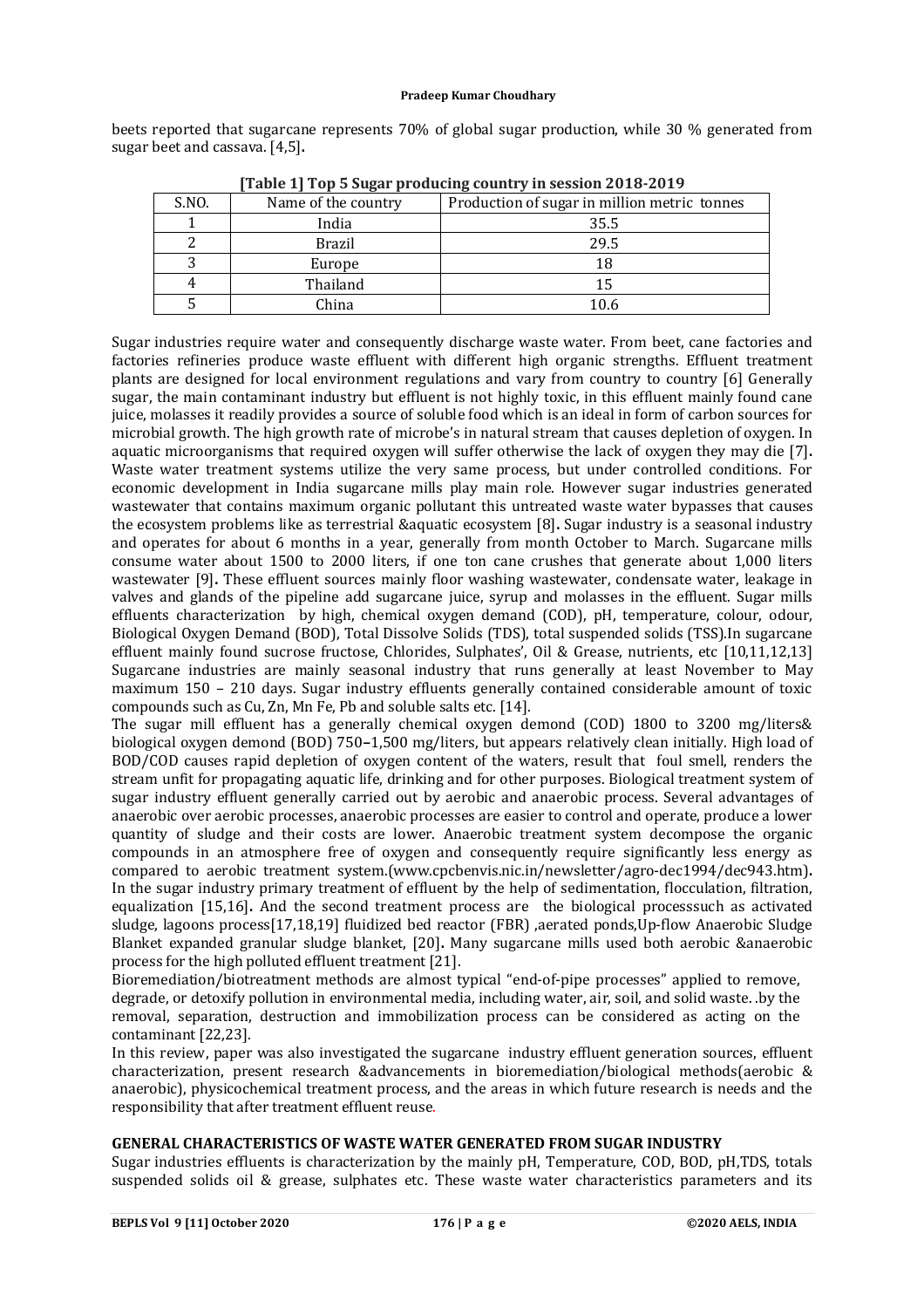average ranges shows below in table number (2).The Standard parameters of treated effluent water according to Central Pollutions Control Board (India) norms show in table number (3) ([www.cpcb.nic.in/effluent-emission/\)](http://www.cpcb.nic.in/effluent-emission/))**.**

|   | <b>Parameters</b>              | Average range        |
|---|--------------------------------|----------------------|
|   | pH                             | 5.5 to 7.5           |
| 2 | Chemical oxygen demand (COD)   | 1800 to 3200 mg /lt. |
| 3 | Biological oxygen demand (BOD) | 750 to 1500 mg /lt.  |
| 4 | Total Dissolved Solids(TDS)    | 500 to 600 mg/lt.    |
| 5 | Total Suspended solids (TSS)   | 1000to2500 mg/lt.    |
| 6 | Oil and grease                 | 10 to 50 mg/lt.      |
| 7 | Sulphates                      | 500-1000mg/lt.       |
| 8 | Temperature                    | 25 to 35 °C          |

| [Table 2] Sugar industry waste water characteristics and its average ranges |  |  |
|-----------------------------------------------------------------------------|--|--|

(Note – This parameter of sugar industry waste water average ranges varry from industry to industry)

| s consecuent on pour cases |                                  |                       |                                     |
|----------------------------|----------------------------------|-----------------------|-------------------------------------|
| <b>S.NO.</b>               | <b>Parameters</b>                | <b>Inland surface</b> | Land for                            |
|                            |                                  | water                 | irrigation                          |
|                            | pH                               | $6.5 - 8.5$           | $6.5 - 8.5$                         |
| $\mathbf{2}$               | COD(Chemical oxygen demand)      | < 250                 | < 250                               |
| 3                          | BOD (Biological Oxygen Demand)   | < 30                  | ~100                                |
| 4                          | TDS (Total Dissolved Solids      | < 2100                | < 2100                              |
| 5                          | TSS (Total Suspended solid)      | < 30                  | ~100                                |
| 5                          | Oil and grease                   | < 10                  | < 10                                |
| 6                          | Final wastewater discharge limit |                       | 200 litre per tonne of cane crushed |

#### **[Table 3] Standard parameters of treated effluent water**

### **SOURCES OF WASTE WATER IN A SUGAR INDUSTRIES**

The waste water generated from different sub streams can be classified out of these wastes liquid waste generated as follows-

# **Waste water from Boiling House;**

The sources of effluent from boiling house results that Chemical boiling and tube cleaning of evaporator, pans leakages through pumps, pipelines and the washes of various sections such, juice heaters, clarification, and centrifugation etc.

#### **Waste water from Mill House;**

The waste water sources during cleaning of millhouse floor which is liable to be converted by spills and pleased sugar juice (This clearing required for the prevent growth of bacteria on the juice-covered floor). Fresh water used for cooling of mills also forms part of the waste water from this source. Generally this water contains organic matter like sucrose, oil and greases.

#### **Condenser cooling water;**

Sugar industry condenser cooling water is re-circulated again unless it gets mixed with juice, and it is possible due to defective entrainment separators. If it gets contaminated, the water should go into the drain invisibly. This volume of condenser cooling water is also increased by additional condensing of vapour which is drained from the boiling juice the pan.

#### **Soda and Acid Wastes;**

In sugar industries heat exchangers and evaporator are cleaned by the help of hydrochloric and caustic soda and in order to remove the formation of the deposits of scales on the surface of the tubing. In India, many sugar industries let this valuable chemical go into drains. The caustic soda and acid wash contribute considerable amounts of organic and inorganic pollutions and this washing waste water highly polluted may cause shock loads to wastewater treatment.

Other sources of waste water in sugar industries also from Excess condensate, Boiler Blow-down, Laboratory and domestic water usage.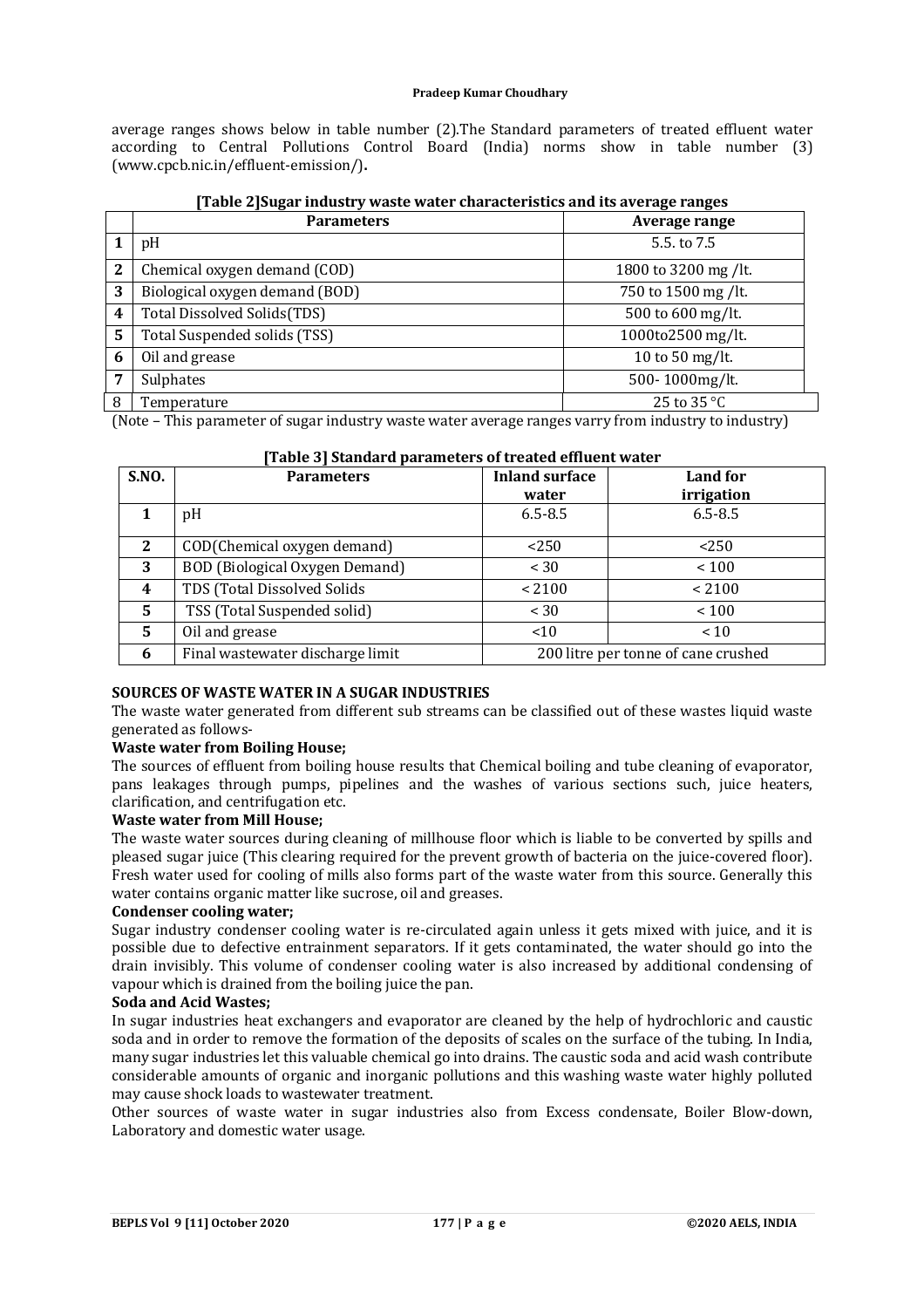# **DIFFERENT STEPS IN WASTEWATER TREATMENT PHILOSOPHY**

Sugar industry wastewaters treatment requires process that combines Physico-chemical, and biological treatment. In Sugar industry bar screening, Equalization, sedimentation, grit removal, etc, is uses for the removal of Total suspended Solids (TSS) in the effluent. Aerobic and anaerobic method is used to reduction of disinfectants &soluble organic pollutants [24]**.**The process design involves Biological and Physico-chemical processes will be chosen as per our final requirement of treated water parameters.

#### **Physico-chemical treatment**

Physico-chemical parameters pH, conductivity, COD, sulphate, chloride, TDS, calcium, and magnesium, present in sugarcane mill waster they affect the germination of seeds [25].In Physico-chemical treatment process flocculation/coagulation mostly useful removal of dissolve solid, suspended solids as well as colloidal solid, in effluents. For the primary purification of wastewater, coagulation/flocculation is generally used in effluent treatment [26].

The aim of flocculation/coagulation process treatment is to destabilize charged particles of suspended solids and it is removes by filtration/sedimentation. Researchers found in one literature coagulant adding to limewater and subsequent adsorption by the activated charcoal [27].The main problems in chemical treatment increase amount of sludge production by using flocculants.

Electro-Chemical method is used for sugar industry waste water treatment. In this treatment process the organic pollutant is oxidized in  $CO<sub>2</sub>$  & H<sub>2</sub>O another oxides, electrochemically generates nascent oxygen and/or oxidizing agent. In electro coagulation method generation of anode material hydroxides and/or poly hydroxide that is removes organic matter from effluent by coagulation. Whereas in electro-flotation method removal of organic matters from waste water by using buoyant gases bubbles which is generates electrolysis time, and taken with pollutant on upper side of water body [28].

Researchers find that electro coagulation & electro oxidation for the treat spent ion-exchange method of effluent to sugarcane refinery that is different current loads like as electro-oxidation (EO) process showed removal of COD 63.1%, de-colorization 99.9%, and TSS 90.5%, at 5A in seven hours electrolysis. The Electro-coagulation process reduction of COD18.5%, de-colorization 71.2%, and TSS 97.4% found at 5A in 8 h electrolysis time [29].

# **Biological methods of sugar industry waste water;**

In the biological treatment/bioremediation removals of pollutants from waste water by help potential micro-organisms. The components of wastewater could be of chemical, physical or biological nature and they can induce an environmental impact, changes in species structure, aquatic habitats, biodiversity and also water quality. Therefore it is an important and difficult task to find out the potential consortia of microorganism and treatment system for a different type of effluents, and remove the non-settleable colloidal solids to degrade waste water pollutant mainly sulphates, N,  $PQ<sub>4</sub>$ , Cl, organic, heavy metal etc, which are present in wastewater [30,31] **.**Generally these compounds are toxic to microorganisms; pretreatment may be required [32] In biological treatment system requires that the waste water may be rich in unstable organic matter, so that microorganisms break up these unstable organic pollutants into stable products like  $CO<sub>2</sub>$ ,  $CO$ , NH<sub>3</sub>, CH<sub>4</sub>, H<sub>2</sub>S, etc.[33]. Since in the sugar mills effluents mainly found highly organic pollutants, VFA (volatile fatty acids), found in sugar mill effluent that result they not easily biodegrade; that result need both aerobic &anaerobic methods is best option for the sugar industry effluent treatment .

### **Aerobic Treatment**

In aerobic treatment system organic pollutants from industrial waste water easily biodegrade. [34] The basic reaction in aerobic treatment system is represented by the following reactions):

1.0rganic material + 
$$
O_2 \frac{cells}{2}
$$
 +  $CO_2$ + $H_2O$  + new cells

Microbial cells undergo progressive auto-oxidation of the cell mass:

2. Cells 
$$
+ 0_2 \rightarrow CO_2 + H_2O + NH_3
$$

In Aerobic treatment process use of  $O_2$  by micro-organisms degrades the organic pollutants from waste water. In this process mainly involvement of activated sludge system, aerated lagoons, trickling filters, [35] Lagoons and low rate biological filters have mainly limi-ted industrial applications. The processes can be exploited as activated sludge system or attached growth (fixed film) systems [36,37]. Effluents of sugar mill mainly biodegradable but due to long chain fatty acid which is produces from oil & greases is not easily degrades in anaerobic treatment process because oil & greases kill the methanogenic bacteria that result affect the production of  $CH_4$  gas [38,39] Researchers find out that long-chain fatty acids kill the methanogenic bacteria [40]**.** In aerobic treatment system aeration tanks used for the activated sludge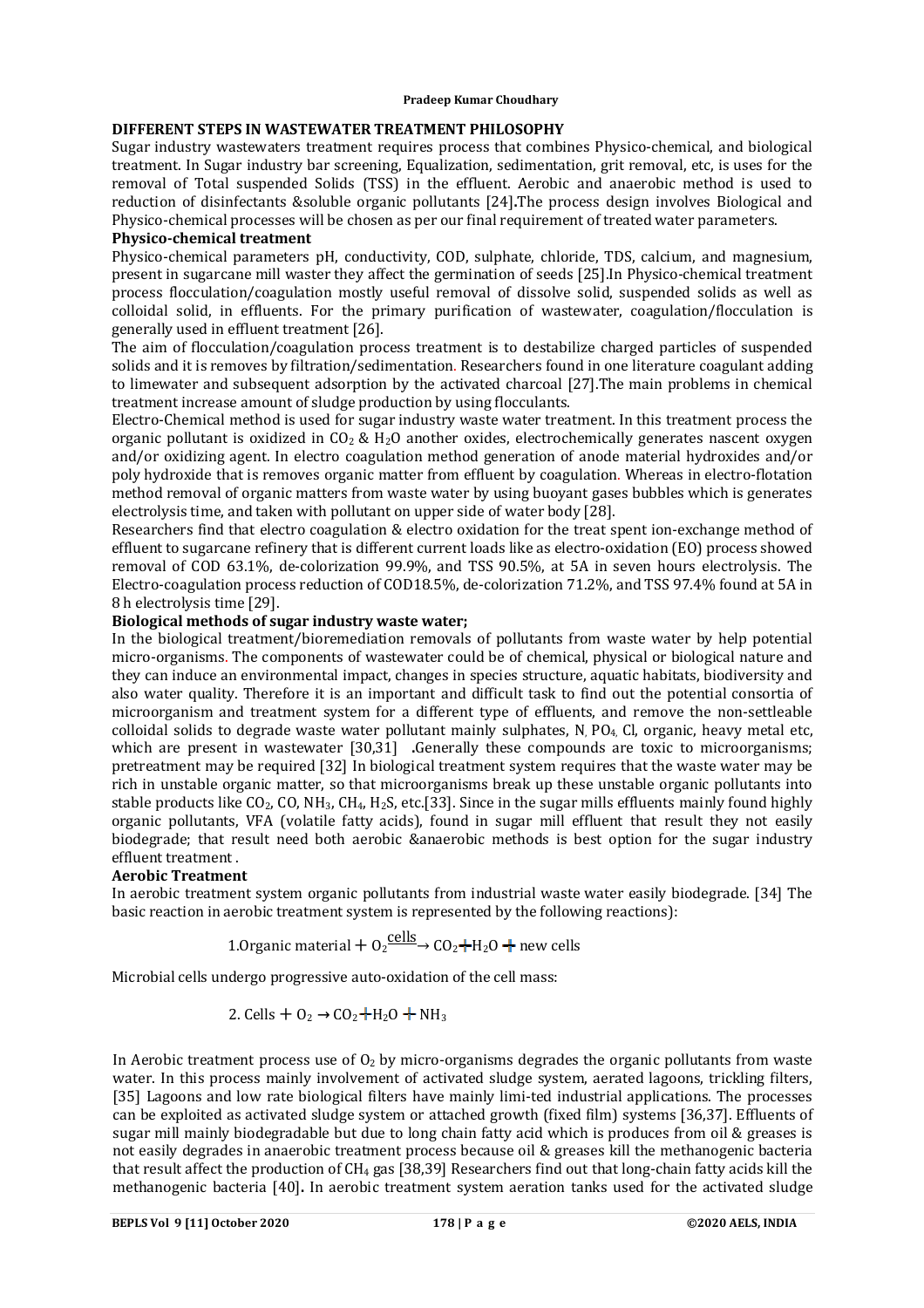process that's allow suspended growth of bacterial biomass which is occur during biological (secondary) wastewater treatment, while trickling filter is support that attached growth of bacterial biomass [41]**.**

In some sugar industry for effluent treatment allows advanced types of activated sludge systems by usingO<sub>2</sub> and it is operates in huge concentration of biomass. Sugar industries activated sludge process is one of the biological methods for effluent treatment. The activated sludge process consists of converting the suspended and particulate organic pollutants in the waste water into harmless end products and new cells growth with the help of aerobic microbes [\(www.sugarprocesstech.](http://www.sugarprocesstech.) com/activated sludge process/#Activated\_Sludge\_process\_Description**).** The generation of activated Sludge when these microorganisms are allowed to coagulate with the organic pollutant in the waste water result that "Flocs' formation. Under this process biodegradable organic matter which is present in effluent engulf by the biomass of microbes in the presence of oxygen, resulting in-

1. Aerobic micro-organisms consuming  $O_2$  that satisfy for the energy sources.

2. Formation of excess sludge generated from a surplus of living and inert matter in the wastewater.

3. In the activated sludge process maximum reduction of effluent BOD and COD is 80 % and 65% respectably.

The main principle of activated sludge process is following-

**a)** The actual process of bio-degradation/bioremediation is the activated sludge process. In this process coagulated organic matter is degrade using potential microbes and these microbes are converts to new bacterial cells and harmless product.

**b)** The microbe's uses  $O_2$  that is provided as a form of energy source for the cell growth and released  $CO_2$ & H2O as final by product. Microbes are live using oxygen and work by adsorbing organic food matter.

**c)** In the activated sludge two types of microorganisms found first is the flock forming (easily settledin the clarifiers) and second is the Filament forming microbes (not easily settled, float on surface of water)

**d**) Maintained sludge balances if huge amount of sludge generates from the system.

**e)** The efficiency of activated sludge process depends on some factors like as temperature, pH, air quantity, culture growth, suspended solids, and concentration of mixed liquor suspended solids (MLSS).

**f**) Continuous recycling of activated sludge. For microbial growth in aeration tank required time to time nutrients.

Researchers found that the microorganism such as many species of bacteria, algae and fungi, is useful for removal of pollutants from sugar industry effluents. Some bacteria like as Klebsiella pneumonia, *Enterobacter aeruginosa, Staphylococcus aureus, Escherichia coli* and *Bacillus cereus*, reported that play important role in the biological treatment/bioremediation of sugar mill effluents [42] Another study found that consortia of immobilized bacteria like as (*Serratia marcescens + Enterobacter asburiae + Bacillus subtilis*) are used for the bioremediation of sugar mill effluent [43].

Earlier, lagoon system is used for sugar industry wastewater treatment because of being an economic system [44]. The main disadvantages of lagoon system need largearea, during running time annoying odour and emission unpleasant smell [45]. The performance of ASFF(aerated submerged fixed-film) in this system diffused aeration condition attachment of bio-film on the submerged ceramic tiles. The capability of this process is handle various types of organic pollutants range 5 to 120 g BOD/m<sup>2</sup> d with minute decrease removal efficiency of BOD 97.9 to 88.5% and removal efficiency of COD is 73.6 to 67.8% [46]. In aerobic treatment rate of nitrification rate are high compare to anaerobic treatment.







**(**[www.sugarprocesstech.com/activatedsludgeprocess/#Activated\\_Sludge\\_process\\_Description\)](http://www.sugarprocesstech.com/activatedsludgeprocess/#Activated_Sludge_process_Description))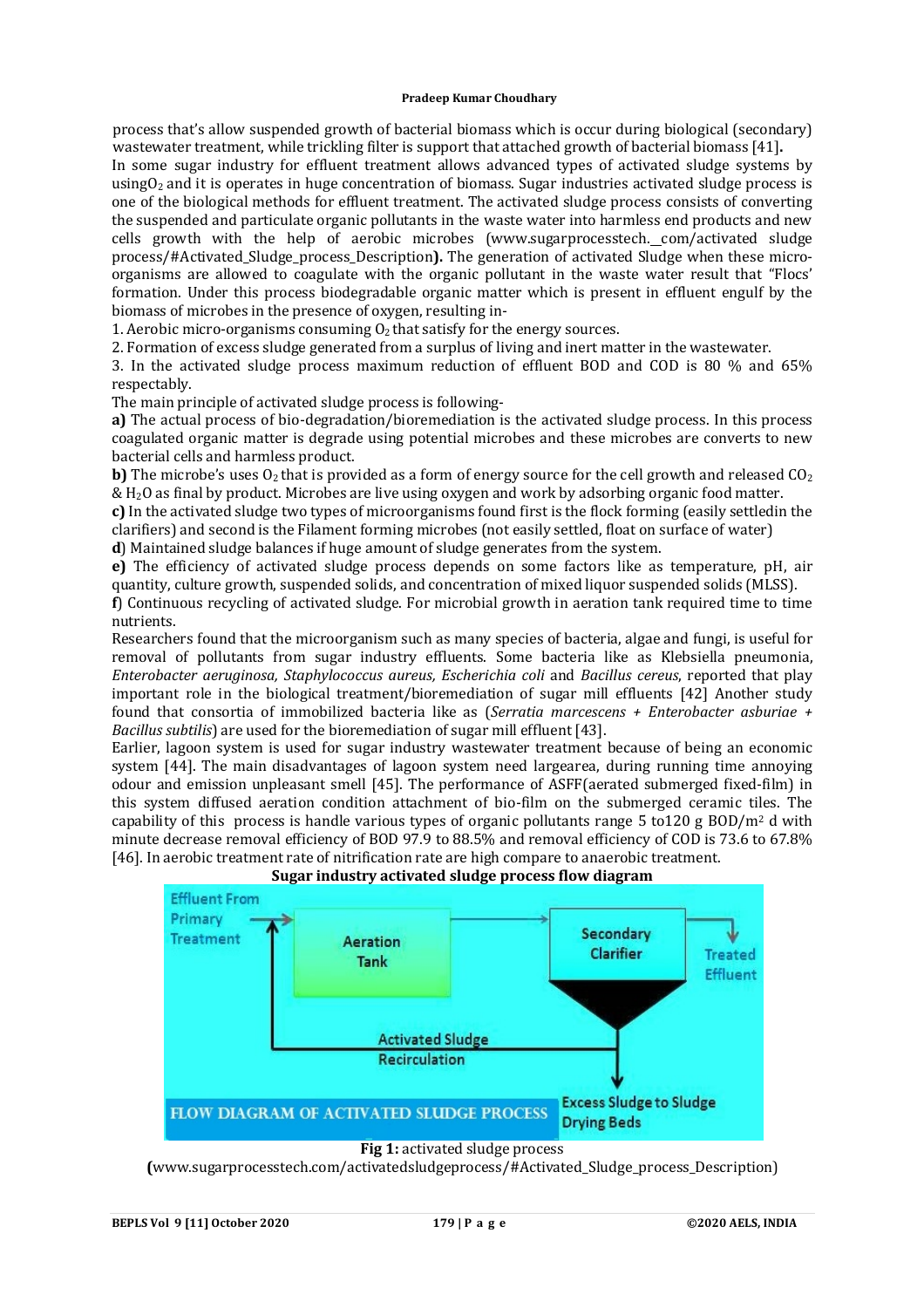# **Anaerobic Treatment**

Anaerobic treatment system is the best suited technology for sugar industry waste water treatment. For industrial effluent treatment anaerobic process are mostly used .Compression to aerobic process has several advantages, such as methane can be used as form of fuel, (the production of  $CH_4$  gas during degradation of organic pollutants), low energy requirement, sludge generation rate less so the benefit for sludge dispose [47,48,49].Mainly Up-flow Anaerobic Sludge Blanket reactor (UASB), anaerobic fixed-bed reactors (AFR), Up-flow anaerobic fixed bed (UAFB) are useful for sugar mill waste water treatment. Sugar industry effluent treatment at different (HRT) hydraulic retention times such as (0.5, 1.0, 2.0, & 4.0 d), found that the increase in HRT increased organic pollutants removal and more than 90% removal of COD by the AFR treatment process in 4 day hydraulic retention time [50]**.** Discharged Effluent from sugar industries required treatment that prevents adverse environmental effects in water bodies. Generally many sugar industries can be also used treated water in irrigation purpose, RO system, but if a solid not completely removes that create clogging problems [51].

Therefore needs to complete bio-remediate organic matter from effluent is necessary. The mesophilic UASB reactor was studied and evaluated that for the treatment of sugar mill effluent and found that COD removes 90%. Cyanobacteria are effectiveness for the bioremediation of sugar industry effluent [52]. It is removes color 39.2%, BOD 25.69%, COD 37.9%, and TDS 48.51%, in four weeks of treatment.

# **UASB Reactor**

For Industrial waste water treatment Up-flow Anaerobic Sludge Blanket (UASB) reactor are applicable (A.S. Tanksali 2013)**.** UASB has advantages over aerobic treatment. The complex organic pollutants are converted into  $CH_4$  gas through the stages such as hydrolysis, acidogenesis and methanogenesis inanaerobic treatment process [53]. Mainly the following are the 4 steps carried out in UASB reactor.

# **Hydrolysis**

Generally in waste water organic concentration is complex in nature. In anaerobic digesters bacteria utilize these complex organic constituents should breaks into small constituent parts. These constituent parts, or monomers, such as sugars, are readily available to other bacteria. The process of breaking these chains and dissolving the smaller molecules into solution is called 'hydrolysis. During this stage complex organic matter are breaks into amino acids, simple sugars, &fatty acids. Methanogens directly used acetate and hydrogen which is produced from first stage.

 $\begin{array}{rcl} Hydrolysis Step \\ \text{Organic waste} \end{array}$ 

### **Acidogenesis**

The Second biological process is acidogenesis, where simple monomers are converted into volatile fatty acids by using acidogenic bacteria.

# **Acetogenesis**

In the acetogenesis process formation of acetate is produced either by the reduction of carbon dioxide or by the reduction of acids. In this stage mostly volatile fatty acid formed**.** During acidogenesis phase simple molecules are digested by the acetogens that produce acetic acid, hydrogen,  $CO<sub>2</sub>$  and new bacterial cells.

 $Actogenesis Step$ <br>Organic acids  $\rightarrow$  Acetic acid, H<sub>2</sub>, O<sub>2</sub>, at 35°C, pH 5-6

#### **Methanogenesis**

Methanogenesis is the formation of  $CH_4 \& CO_2$  from the decomposition of acetic acid and the methane can be produced by decomposition of other volatile. The methane forming bacteria are more sensitive to the pH, temperature and toxicity etc. Compression to acid forming bacteria the growth rate of methanogenic bacteria is low. So during shock condition it takes more time to recover compare acid forming bacteria. The production of methane gas depends on pH & alkalinity. For the methanogenisis optimum pH range between 7 to 8 pH, but the methanogenic bacteria generally not harmful if pH drops about 7. It is advisable for anaerobic reactor to maintain the above pH level 6.5-8 [\(www.sugarprocesstech.](http://www.sugarprocesstech.) com/anaerobic-treatment).

$$
\text{Acetic acid} \begin{array}{c} Methano \text{genesis} \text{Step} \\ \rightarrow \end{array} \text{Method} \begin{array}{c} \text{Method} \\ \text{Method} \text{Borel} \end{array}
$$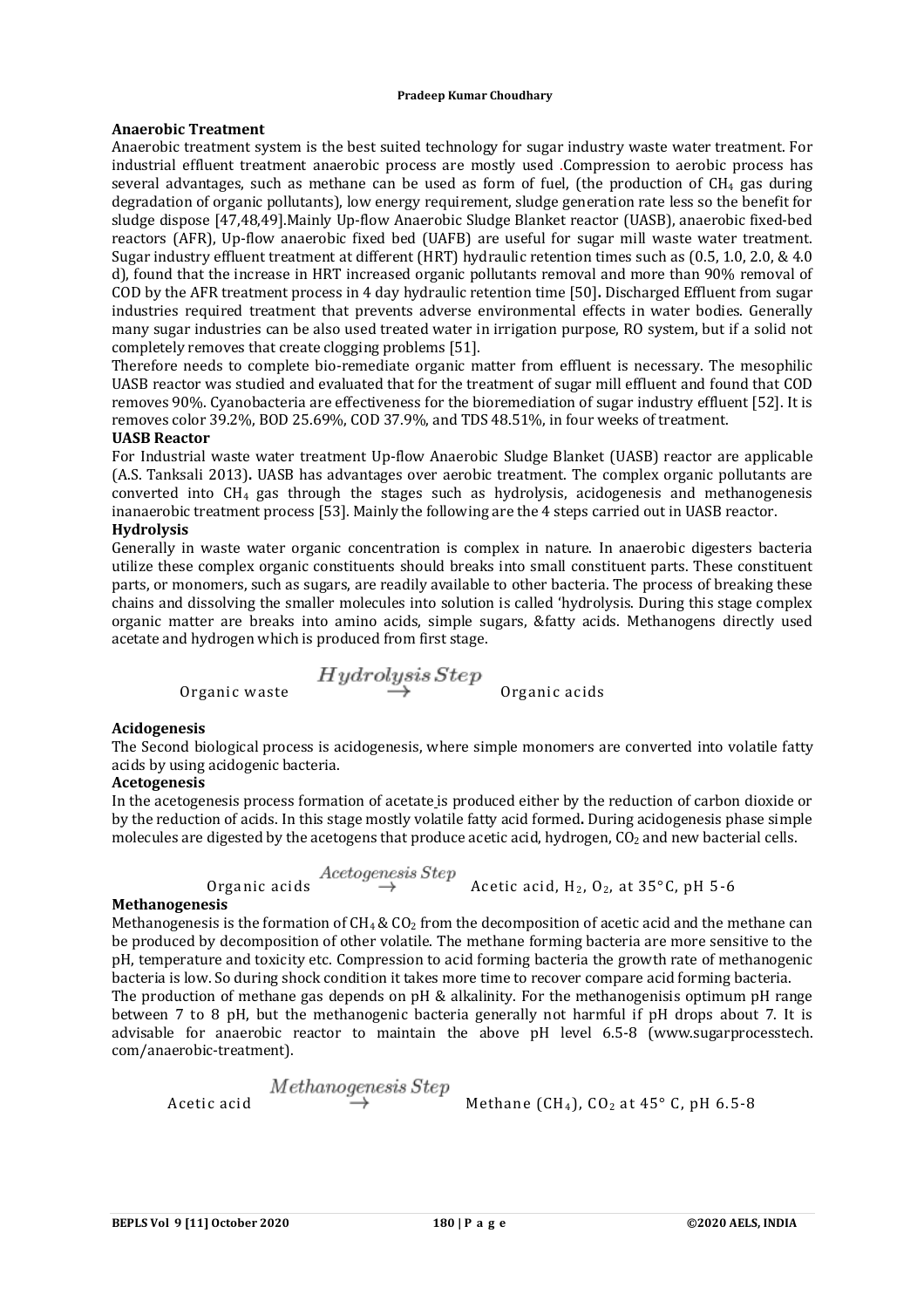

**Fig 2: Energy flow diagram of Anaerobic Digestion Process**

[\(www.sugarprocesstech.com/anaerobic-treatment/\)](http://www.sugarprocesstech.com/anaerobic-treatment/))

| Compression of Aerobic and anaerobic process waste water treatment of sugar industry; |                     |
|---------------------------------------------------------------------------------------|---------------------|
| Aerobic treatment                                                                     | Anaerobic treatment |

| Anaerobic treatment process carried out<br>Aerobic treatment process carried<br>out in<br>in absence of oxygen.<br>presence of oxygen.<br>Required small size of reactor.<br>Large aeria required<br>Energy consumption is high<br>Low energy required.<br>Efficiency of nutrient removal is good<br>Poor nutrient removal.<br>⋗<br>Excess amount of biomass produced (6 to 8<br>Low biomass produced.<br>➤<br>Not easily degrade oil & greases<br>times more compression to anaerobic process<br>Oil & greases is degrade<br>Required further treatment of treated<br>➤<br>⋗ | ACTOUR U CAURCHU                               | Anael VIVIC Geddhefft |
|-------------------------------------------------------------------------------------------------------------------------------------------------------------------------------------------------------------------------------------------------------------------------------------------------------------------------------------------------------------------------------------------------------------------------------------------------------------------------------------------------------------------------------------------------------------------------------|------------------------------------------------|-----------------------|
| Required medium to very high range of<br>Medium range of COD load required<br>COD load                                                                                                                                                                                                                                                                                                                                                                                                                                                                                        | No need further treatment of treated effluent. | effluent              |

### **CONCLUSION**

Since the sugar industry operates on a seasonal basis, wastewater production is also obviously seasonal. A large variation is observed in the quality and quantity of effluent discharged from various sugarcane mills. The untreated effluent has a high COD, BOD, Suspended Solids, TDS and also most acidic pH**.** Sugar industry wastewater treatment generally done by the anaerobic and aerobic process. In anaerobic process oil & greases are not biodegradable due to long-chain fatty acids, one drawback of this treatment process nutrients are not completely removes. So this process needs one more treatment of treated effluent. Compression to anaerobic treatment process the aerobic activated sludge process is better treatment of nutrient &organic matters. UASB reactor is best for wide variety sugarcane mill effluent treatment. Performance of Up-flow Anaerobic Sludge Blanket reactor is gets affected by the pH, HRT,OLR, temperature and VFA to alkalinity ratio.

Compare to huge amount of waste water discharging industry, sugar industry play crucial and main role for the wetland and aquatic water bodies' pollution. If with ought treated effluent uses for the irrigation that is more toxic for plants plant, and aquatic phenomena. In the view of sugar industry waste water treatment needs physico-chemical, aerobic and anaerobic treatment methods for better quality treated wastewater that is reuse irrigation and other purpose.

#### **REFERENCES**

- 1. Bhosale*, Jayashree (2019-01-21).*`*.The Economic Times* Retrieved 2019-06-04*.*
- 2. Rai, Shivani (2018). "India, the World's Biggest Consumer of Sugar Set To Replace Brazil as Its Biggest Producer Too". Sugar Industry News and Updates. Chinimandi.com. Retrieved 2019-06-04*.*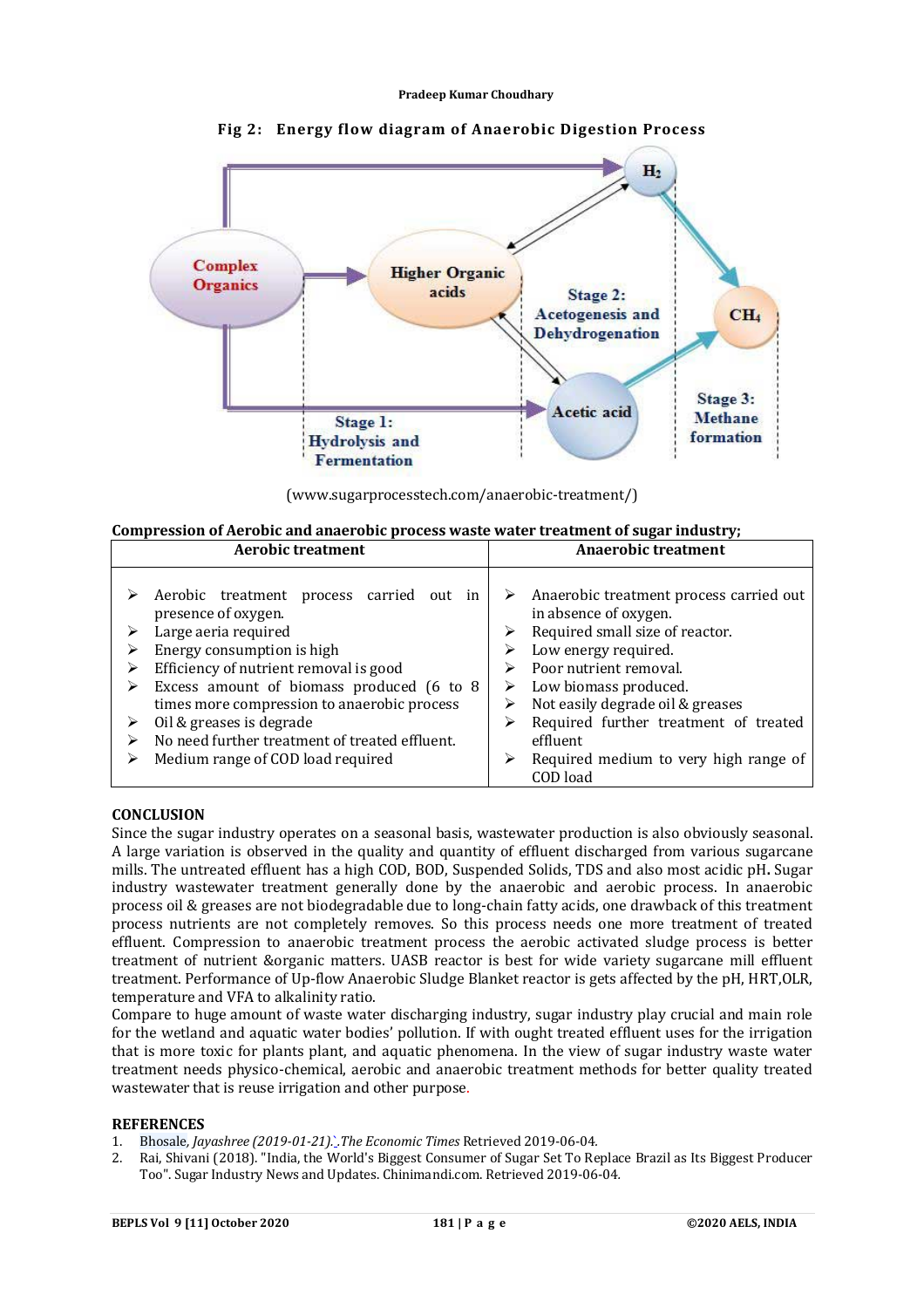- 3. Renouf M.A., Wegener M.K., Nielsen L.K., (2008), An environmental life cycle assessment comparing Australian sugarcane with US corn and UK sugar beet as producers of sugars for fermentation, Biomass and Bioenergy, 32, 1144-1155.
- 4. Lichts FO (2007). International and sweetener report. Int Sugar J. 12:139–145, Pradeep Kumar Poddar and Omprakash Sahu "Quality and management of wastewater in sugar industry", Appl Water Sci (2017) 7:461–468, DOI 10.1007/s13201-015-0264-4
- 5. Ana M. Contreras, Elena Rosa, Maylier Pérez, Herman Van Langenhove and Jo Dewulf (2009). "Comparative Life Cycle Assessment of four alternatives for using by-products of cane sugar production", Journal of Cleaner Production; Volume 17, Issue 8, Pages 772–779
- 6. Asadi, M., (2007). Beet-sugar handbook. John Wiley and Sons, Inc., Hoboken, New Jersey
- 7. Krajnc, D; Mele, M and Glavic, P. (2007): Improving the economic and environmental performances of the beet sugar industry in Slovenia: increasing fuel efficiency and using by-products for ethanol. J. Clean. Prod., 15, 1240– 1252.
- 8. P.M. Ayyasamy, R. Yasodha, S. Rajakumar, P. Lakshmanaperumalsamy, P.K.S.M. Rahman, S. Lee, (2008).Impact of sugar factory effluent on the growth and biochemical characteristics of terrestrial and aquatic plants, Bull. Environ. Contam. Toxicol. 81; 449–454.
- 9. U.S. Hampannavar, C.B. Shivayogimath, (2010). Anaerobic treatment of sugar industry wastewater by up flow anaerobic sludge blanket reactor at ambient temperature, Int. J. Environ. Sci. 1 (4); 631–639.
- 10. R.F. Train, T.L. Agee, A. Gywin, R.W. (1975). Dellinger, Development Document for Interim Final Effluent Limitations. Guidelines and Proposed New Source Performance Standards for the Raw Cane Sugar Processing Segment of the Sugar Processing Point Source Category, EPA-44011-74-002-C, USEPA, Washington, DC.
- 11. T. Ramjeawon, J. Baguant, (1995). Evaluation of critical BOD loadings from Mauritian sugar factories to streams and standards setting, J. Environ. Manage. 45; 163–176.
- 12. G. Gu¨ven, A. Perendeci, A. Tanyolac, (2009). Electrochemical treatment of simulated beet sugar factory wastewater, Chem. Eng. J. 151, 149–159.
- 13. U. Damodharan, M.V. Reddy, (2012). Impact of sugar industrial treated effluent on the growth factor in sugarcane––Cuddalore, India, J. Sustainable Bioenergy. Syst. 2; 43–48.
- 14. Vermeulen PLM, Vawada AS (2008). Impact of sugar factory effluent on the growth and biochemical characteristics of green gram and maize. J Environ Sci 81(5):449–454
- 15. Sources<http://www.cpcbenvis.nic.in/newsletter/agro-dec1994/dec943.htm9/6/2012.>
- 16. World Bank,(1997). Pollution Prevention and Abatement Handbook, Sugar Manufacturing, the World Bank, Washington, DC.
- 17. Perendeci, D. Su¨ ral,(2004). A review of wastewater pollution and treatment strategies for beet sugar factories in Turkey, Int. Sugar J. 106(1268); 437–442.
- 18. Nahle, Biological purification of sugar factory wastewater (beet and cane), In: P.W. Vander Poel, H. Schiweck, T. Schwartz (Eds), Sugar Technology: Beet and Cane Sugar Manufacture, Verlag Dr, Albert Bartens, KG, Berlin, pp. 1008–1018, 1998.
- 19. C.X. Calero, D.D. Mara, M.R. Pena, Anoxic ponds in the sugar cane industry: A case study from Colombia, Water Sci. Technol. 42(10–11) (2000) 67–74.
- 20. C. Fonade, J.L. Rols, G. Goma, N. Doubronvine, M. Bermejo, J.P. Grasa, Improvement of industrial wastewater treatment by aerated lagoon: Case studies, Water Sci. Technol. 42(5–6) (2000) 193–200.
- 21. H.J. Jo¨rdening, K. Hausmann, B. Demuth, M. Zastrutzki, Use of immobilized bacteria for the wastewater treatment—Examples from the sugar industry, Water Sci. Technol. 53(3) (2006) 9–15.
- 22. U. Austermann-Haun, H. Meyer, C.F. Seyfried, K.H. Rosenwinkel, Full scale experiences with anaerobic/aerobic treatment plants in the food and beverage industry, Water Sci. Technol. 40(1) (1999) 305–312.
- 23. Asante-Duah DK (1996) Managing Contaminated Sites: Problem Diagnosis and Development of Site Restoration, Wiley, New York, 254 pp.
- 24. Khan FI, Husain T, Hejazi R (2004). An overview and analysis of site remediation technologies. Journal of Environmental Management 71, 95-122.
- 25. Sources<https://cpcb.nic.in/effluent-emission/>
- 26. P.M. Nacheva, G.M. Chavez, J.M. Chacon, A.C. Chuil, Treatment of cane sugar mill wastewater in an up flow anaerobic sludge bed reactor, Water Sci. Technol. 60(5) (2009) 1347–1352.
- 27. Sajani Samuel and S.M Muthukkaruppan (2011), Physico-Chemical Analysis of Sugar Mill Effluent, Contaminated Soil and its Effect on Seed Germination of Paddy (Oryza sativa L.), International Journal of Pharmaceutical & Biological Archives IJPBA, Vol. 2, Issue 5. Sep - Oct,
- 28. J.P. Kushwaha, V.C. Srivastava, I.D. Mall, (2011). An overview of various technologies for the treatment of dairy wastewaters, Crit. Rev. Food Sci. 51(05); 442–452.
- 29. M. Khan, U. Kalsoom, T. Mahmood, M. Riaz, A.R. Khan, (2003). Characterization and treatment of industrial effluent from sugar industry, J. Chem. Soc. Pak. 25(3); 242–247.
- 30. J.P. Kushwaha, V.C. Srivastava, I.D.Mall, (2010). Organics removal from dairy wastewater by electrochemical treatment and residue disposal, Sep. Purif. Technol. 76(2); 198–205.
- 31. J.A. Capunitan, C.G. Alfafara, V.P. Migo, J.L. Movillon, E.I. Dizon, M. Matsumura, (2008). Decolorization and chemical oxygen demand (COD) reduction of sugar refinery spent ionexchange- process (SIEP) effluent by electrochemical treatment methods, Philippine Agric. Sci. 91(4); 416–425